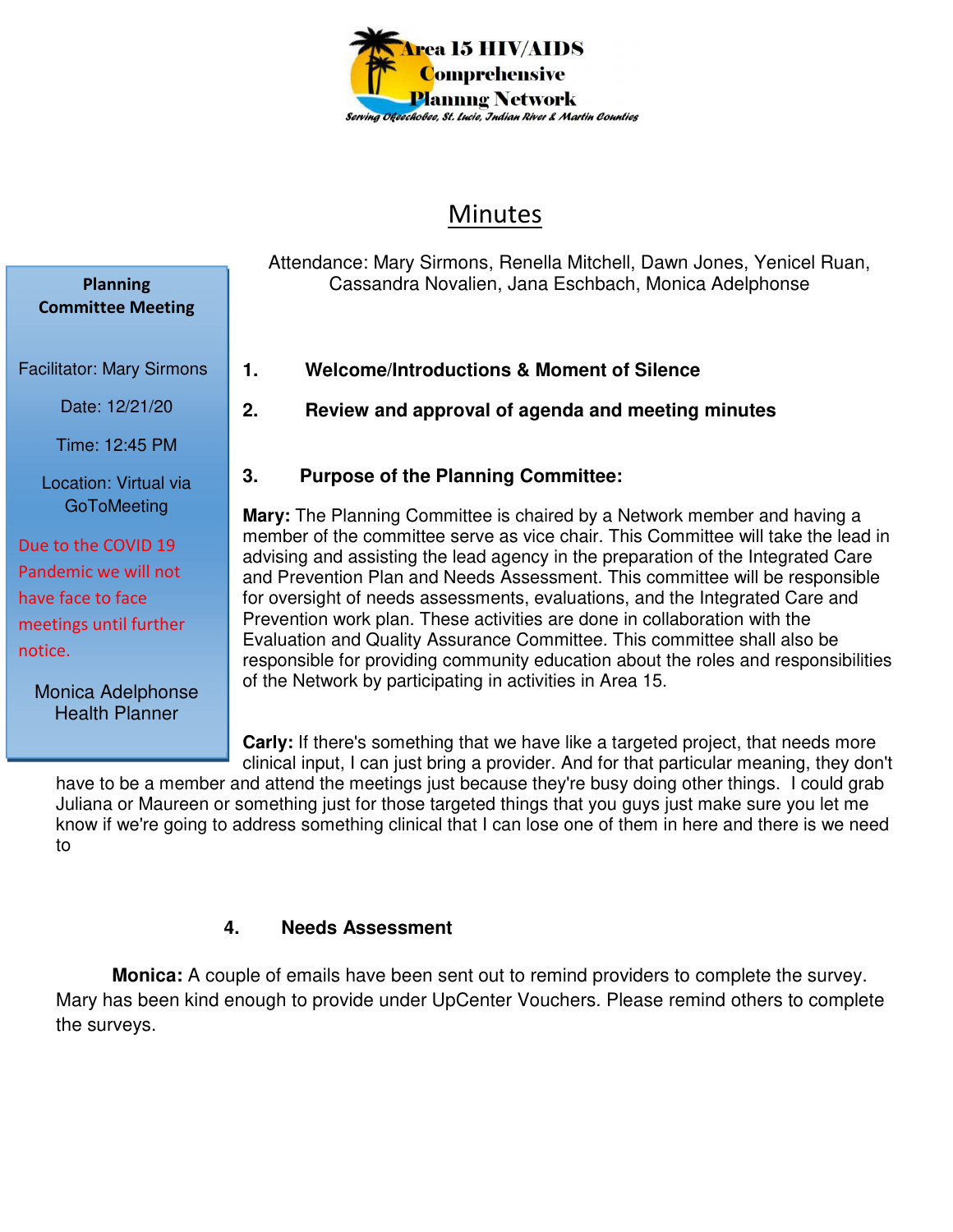# **5. Updates**

# **A. Integrated Work plan**

Monica: The most recent workplan has been updated and sent out to everyone. It has the corrections given to me by Jana and Jackie.

Yenicel: For World Aids Day, we test at Pinewood Park and tested 10 individuals. We did make contact with multiple people and once I have those numbers I will let you know. We provided masks and did a pre-COVID screening before people were tested. If they did say yes to any of the prescreening questions, we gave a them a testing voucher to come to test.

Dawn: Were home testing kits offered to those who were not able to test at the event?

Yenicel: That is a great idea and something we can start to do.

Carly: Can providers have some of those home kits?

Yenicel: I will have to check with Alejandro if we are able to do this.

Mary: On Dec 5<sup>th</sup>, on Pastor Hazel's radio 91.1 a community forum on discussing HIV was discussed on the radio. I will send that information to Dawn to get on the work plan.

## **B. Test & Treat, PrEP, PEP**

Dawn: St Lucie has 1 Test and Treat, 2 PEP clients, 10 Routine Testing; Martin county had 0 PrEP, 1 Mama Bear, 1 Test and Treat; Indian River 2 Test and Treat , 8 PrEP, 1 PEP; and Okeechobee had 1 Test and Treat, 1 PrEP, 1 Mama Bear

Dawn: Care Connection reported that there were 4 New positives, 4 previous positives, 2 unable to locate, 1 refusal, and 10 enrolled into Ryan White

## **C. HIV Prevention Activities**

Mobile Blood Drawing units were discussed about reaching clients that have trouble coming in to get blood work. It was also discussed about using the transportation service for clients who do not transportation services.

Yenicel: For the new year, I am going to see if we start doing after-hours testing and completing 2 outreaches a month.

Cassandra: Alejandro may plan to meet with us to plan for outreaches for next year. For the month of Feb., we are going to plan on how to replicate the National Black HIV Awareness day, possibly virtually.